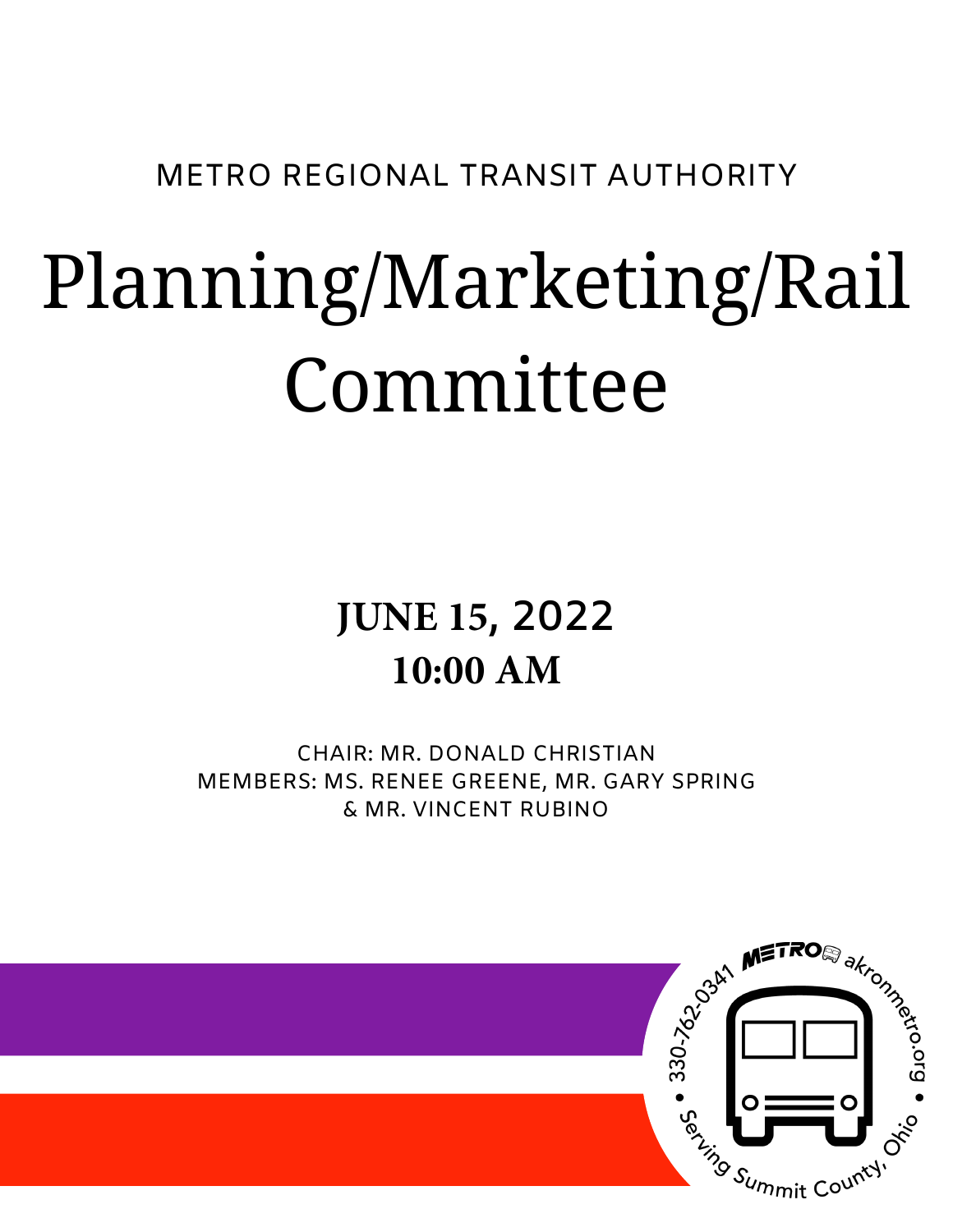#### **METRO RTA PLANNING / MARKETING / RAIL COMMITTEE MEETING AGENDA ROBERT K. PFAFF TRANSIT CENTER BOARD ROOM WEDNESDAY, JUNE 15, 2022 10:00 AM**

### **ITEM 1: CALL TO ORDER**

#### **ITEM 2: APPROVAL OF MINUTES FROM APRIL MEETING**

#### **ITEM 3: SUB-COMMITTEE REPORTS**

#### **Marketing Report | Molly Becker**

- KPIs (Page 4)
- Free Fare Weekends Promotion
- Juneteenth Recognition

#### **Rail Report | Valerie Shea**

• No report

#### **Planning Report | Valerie Shea**

- KPIs (Page 3)
- Performance Report (Pages 5-8)
- Discretionary Grant Report
- Transit Development Plan Presentation

#### **ITEM 4: RESOLUTIONS FOR CONSIDERATION**

None

#### **ITEM 5: OTHER BUSINESS**

**ITEM 6: CALL FOR ADJOURNMENT**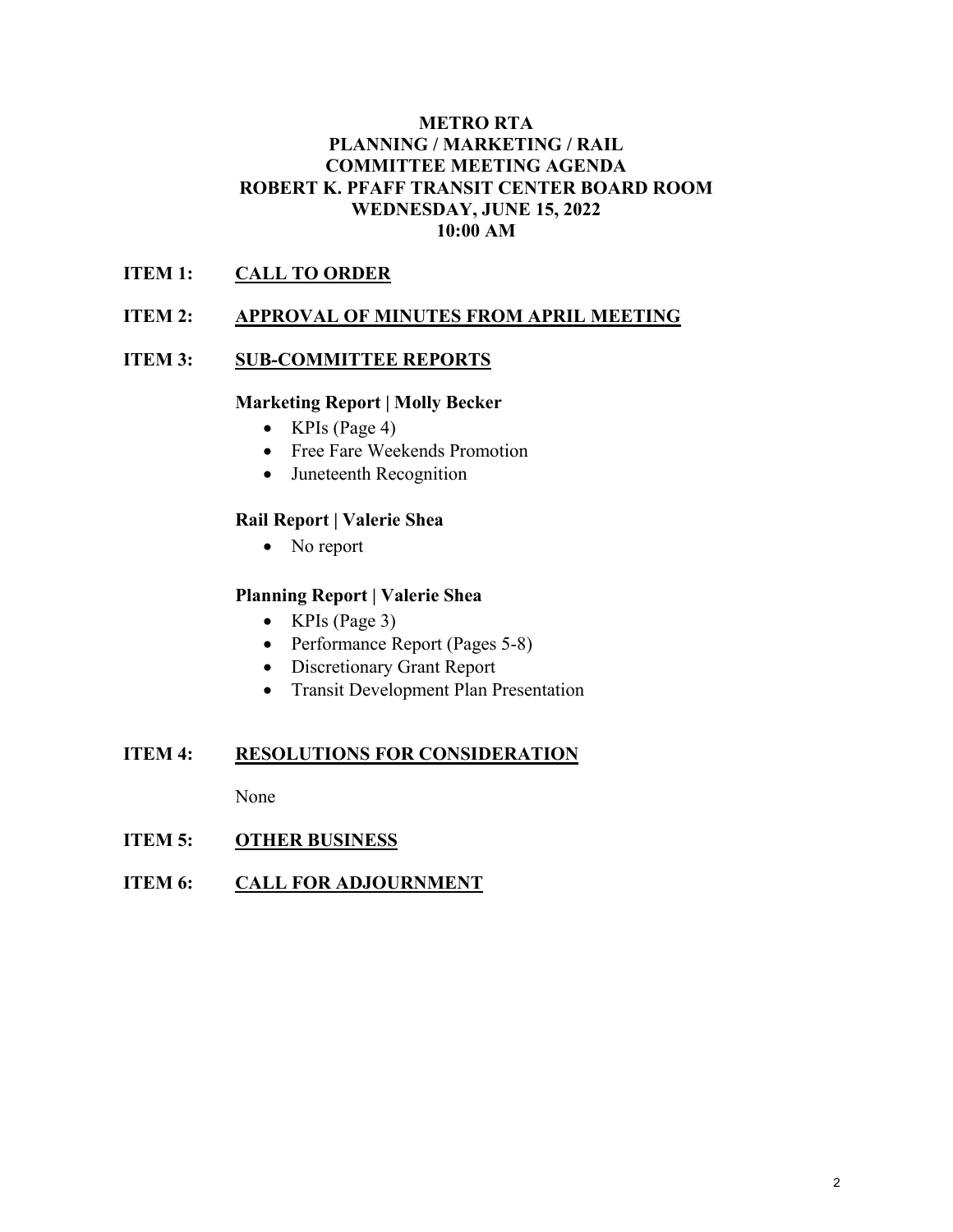Planning / Marketing / Rail – Key Performance Indicators





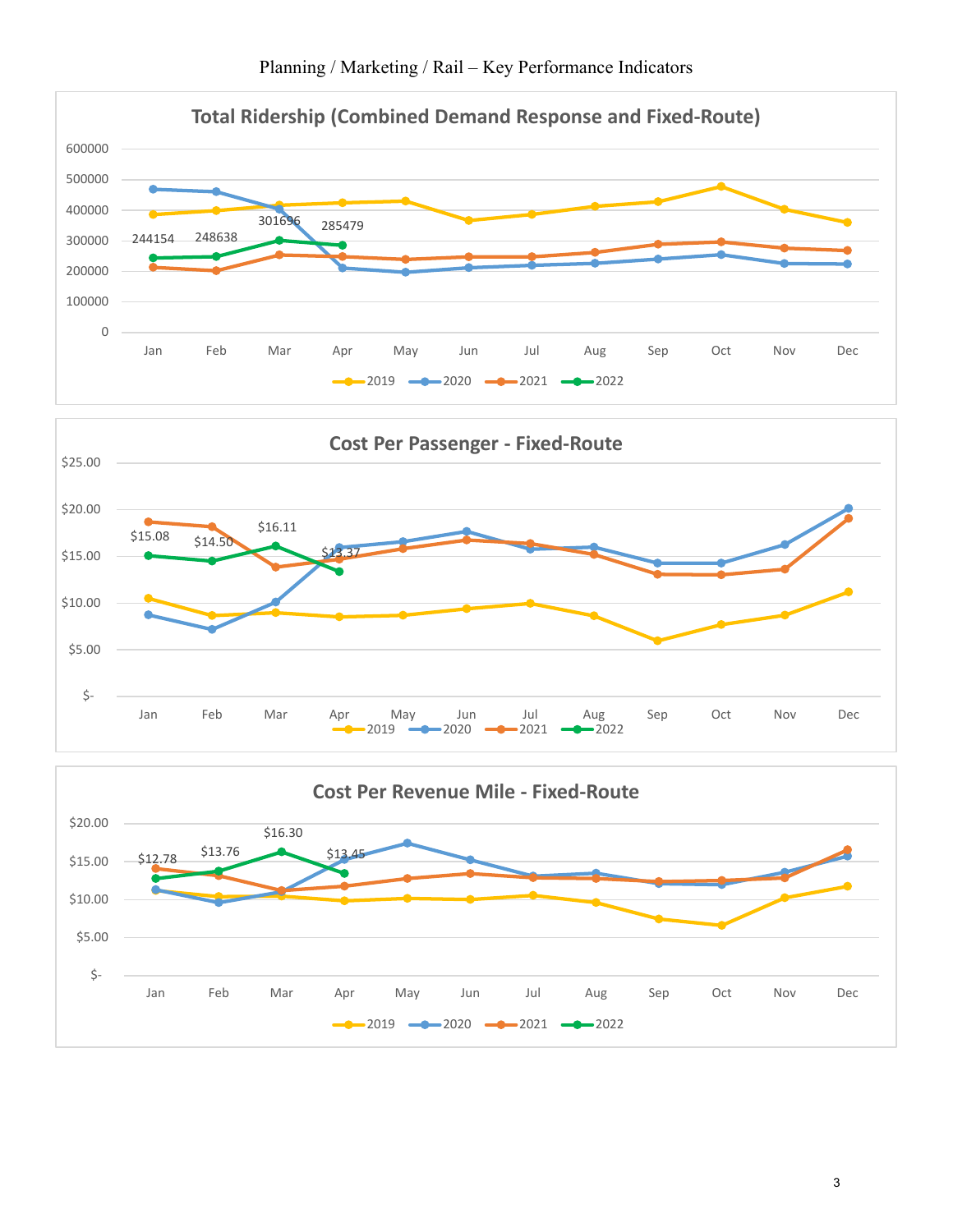

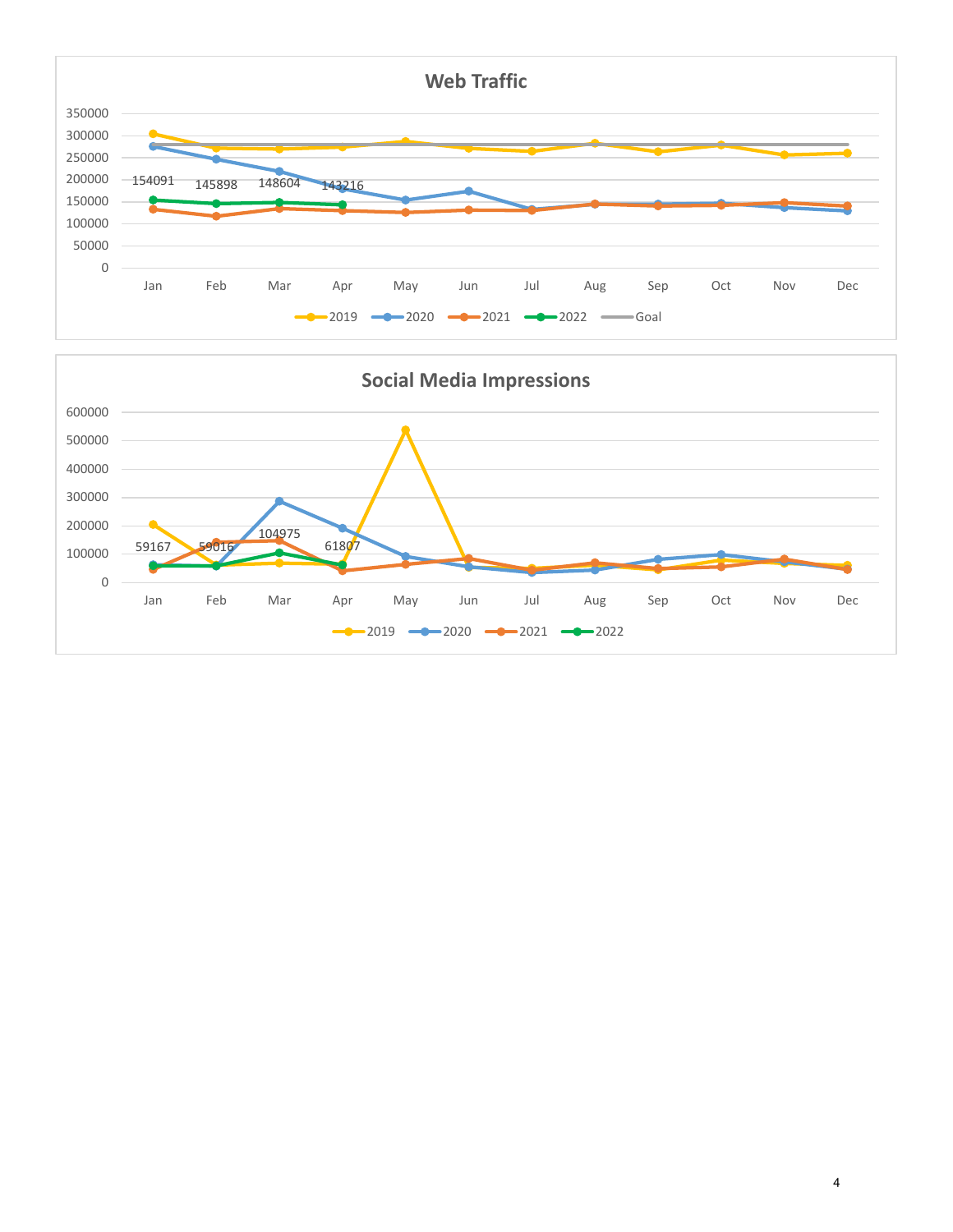#### **METRO RTA PLANNING / MARKETING / RAIL COMMITTEE MEETING MINUTES ROBERT K. PFAFF TRANSIT CENTER BOARD ROOM WEDNESDAY, MAY 18, 2022 9:30 AM**

| <b>Committee</b><br><b>Members Present:</b>  | Vincent Rubino, Donald Christian                                                                                                                                       |
|----------------------------------------------|------------------------------------------------------------------------------------------------------------------------------------------------------------------------|
| <b>Trustees Present:</b>                     | Dana LaGarde, Mark Derrig, Robert Konstand                                                                                                                             |
| <b>METRO Team</b><br><b>Members Present:</b> | Dawn Distler, Emily Baarson, Matt Mullen, Molly Becker, Jay<br>Hunter, Angela Neeley, Bambi Miller, Jarrod Hampshire, Eric Scott,<br>Shawn Metcalf, DeHavilland McCall |

#### **CALL TO ORDER**

Mr. Donald Christian called the meeting to order at 9:30 am

#### **APPROVAL OF MINUTES FROM APRIL MEETING**

Mr. Vincent Rubino made a motion to approve minutes from the April 20, 2022 meeting. The minutes were unanimously approved.

#### **SUB-COMMITTEE REPORTS**

#### **Planning Report | Emily Baarson**

Reviewed KPIs and Performance Report. Mr. Matt Mullen provided an update on the annual ODOT General Revenue Fund application, which includes \$3 million worth of projects for computer software/hardware, facility concrete repair, maintenance equipment, costs for preventative maintenance, and local costs for 10 large buses.

#### **Marketing Report | Molly Becker**

Reviewed KPIs. METRO is running a summer campaign for fare-free weekends in June, July, and August. Ms. Molly Becker discussed the campaign's marketing efforts and showed a promo video to the committee. At last month's committee meeting, there was discussion about how METRO chooses what events to sponsor. Ms. Becker gave an overview on sponsorship guidelines and procedures. Summit County Public Health will be hosting a vaccine clinic at the Robert K. Pfaff Transit Center on Friday [May 20] from 11 a.m.-3 p.m. Those who receive a vaccine are eligible to receive a 31-day bus pass. Today marks the 1-year anniversary of the shooting incident on a bus at RKP that claimed the life of a young man. Family and friends of the victim are having a memorial in the parking lot across the street from the Transit Center this afternoon.